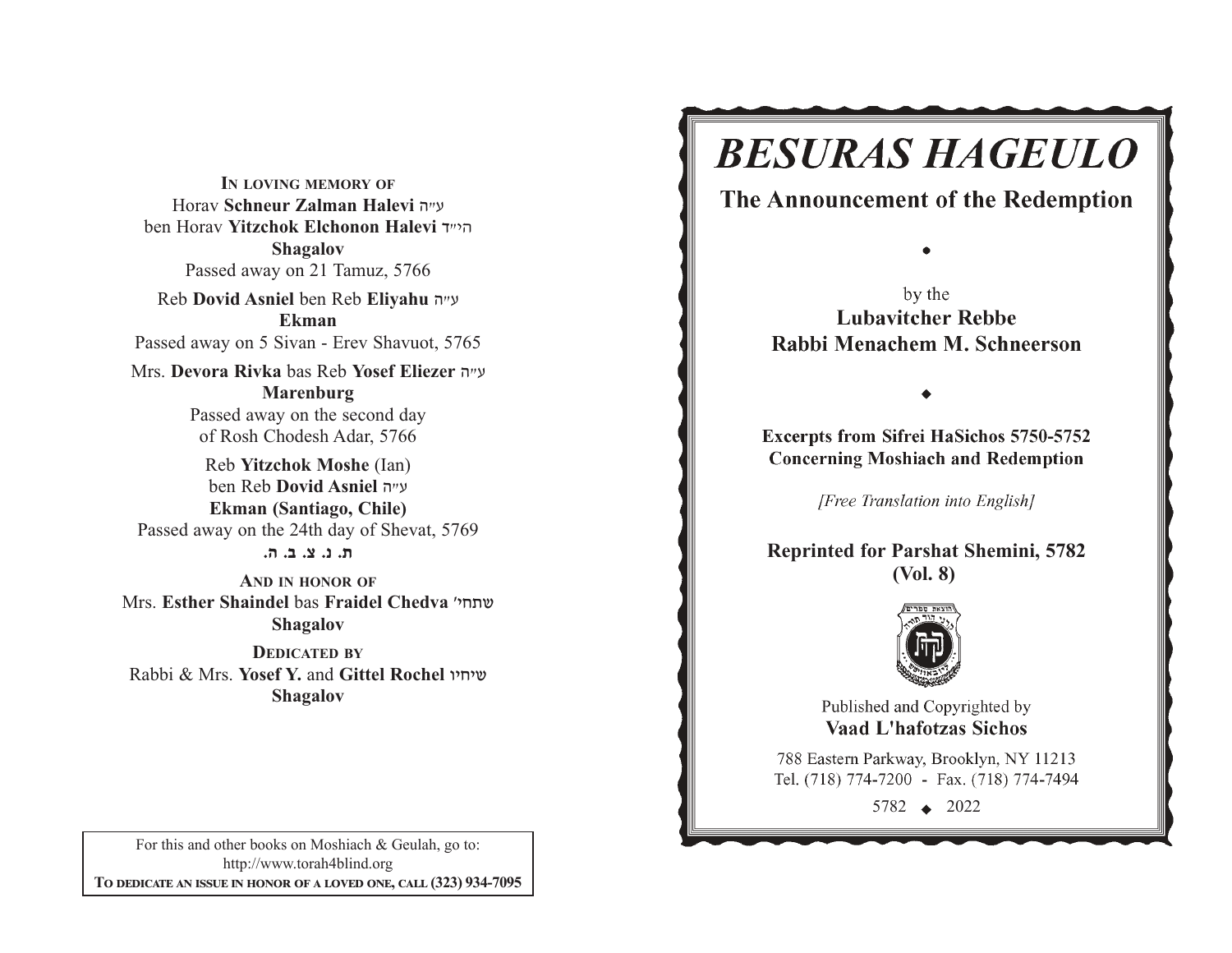## *Table of Contents*

## **5751**

**19.** .............................................................................................. 4A detailed explanation of the concept that "As in the days of your exodus from the land of Egypt I will show you wonders" exists at this time; we already stand beyond the "forty years" of exile in the wilderness of the nations, and we stand already in "they will come to My rest" in the Holy Land and Jerusalem in the true and final Redemption *(Tuesday evening, Parshas Shimini, 26 Nissan)*

**20.** .............................................................................................. 8 It is the most extraordinary wonder how it is possible that our righteous Moshiach still has not come in actual reality, something that cannot be understood at all; if they cried "Until when" in truth, Moshiach would certainly have come already; I have done my part - do all in your power - actions that are in a way of lights of Tohu but in vessels of Tikun to bring in reality our righteous Moshiach immediately *(Friday evening, erev Shabbos Kadosh, Parshas Shmini, 28 Nissan)*

**21.** .............................................................................................. 10

The wonders and miracles of this year are a preparation for the wonders and miracles of the future Redemption; the ingathering of the Jewish people from that country, without restrictions, is like the ingathering of the exile, and this is one of the revelations beyond measure or limitation that comes at the end of the time of exile; this generation - the ninth from the Baal Shem Tov - is making an immediate preparation, without any interruption at all, for the Redemption; the responsibility of each and every one to increase his Divine service to bring Moshiach in actual reality, adding in his learning of Torah and his fulfillment of mitzvos in a beautiful manner, as a means of anticipating and strongly desiring the Redemption

> *(Shabbos Parshas Shemini, Blessing of the Month and the Eve of the Month of Iyar)*

**IN LOVING MEMORY OF OUR DEAR PARENTS** Mr. **Tzvi Hirsh** ben Reb **Yitzchok** <sup>v</sup>"g **Greenberg** Passed away on 19 Elul, 5771 Mrs. **Chava** bas Reb **Chaim** <sup>v</sup>"g **Greenberg**  Passed away on 25 Mar-Cheshvan, 5771

> **/v /c /m /b /, \***

**DEDICATED BY THEIR CHILDREN** uhjha \* \* \*

**IN LOVING MEMORY OF OUR DEAR PARENTS** Mr. **Meyer** ben Reb **Hershel** <sup>v</sup>"g **Berger**  Passed away on 28 Iyar, 5772 Mrs. **Faige** bas Reb **Reuven** <sup>v</sup>"g **Berger**  Passed away on 22 Adar, 5766

> **/v /c /m /b /,**\*

**DEDICATED BY THEIR CHILDREN** Mr. & Mrs. **Yaakov** whjha and **Chana** v"g **Greenberg \* \* \*** 

**IN LOVING MEMORY OF A DEAR FREIND** Reb **Yosef Yisroel** ben Reb **Sholom** vWg **Rosner**  Passed away on 7 Menachem-Av, 5777 **/v /c /m /b /,**

\*

 **DEDICATED BY HIS FRIENDS** Mr. & Mrs. **Gershon** and **Leah** uhjha **Wolf**  Rabbi & Mrs. **Yosef Y.** and **Gittel Rochel** uhjha **Shagalov**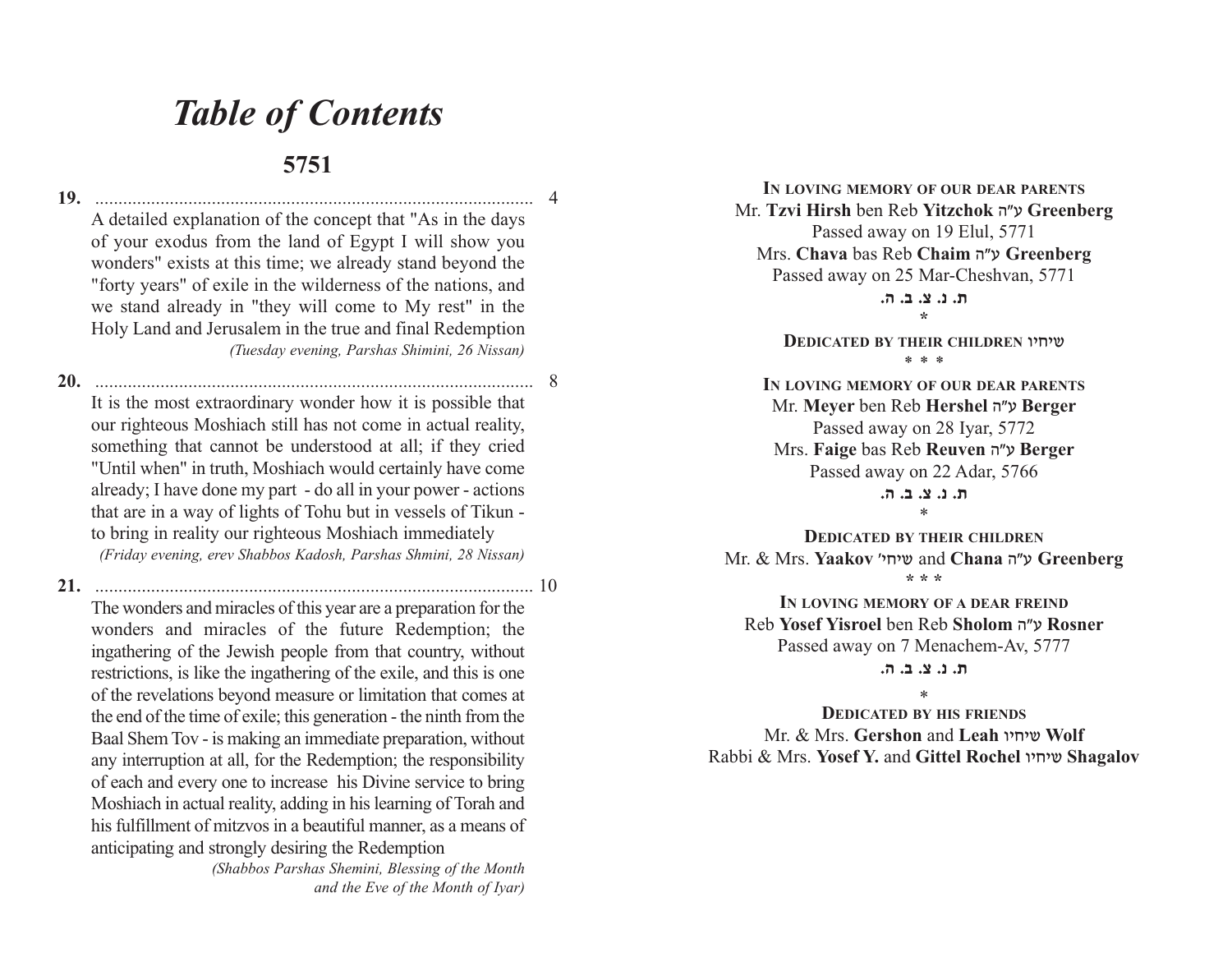#### **BESURAS HAGEULO**

**14**

weekdays) - "Speedily cause the scion of David Your servant to flourish." This has been mentioned many times.

> *(From the talk of Shabbos Parshas Shmini, the blessing of the month and the eve of the month of Iyar, 5751)*

# *BESURAS HAGEULO*

## **The Announcement of the Redemption**

 $\bullet$ 

by the **Lubavitcher RebbeRabbi Menachem M. Schneerson** 

 $\blacklozenge$ 

**Excerpts from Sifrei HaSichos 5750-5752 Concerning Moshiach and Redemption** 

English Rendition by:

## **Rabbi Yisroel Heschel Greenberg**

and

**Rabbi Yisroel Ber Kaufman, Ph.D** 

Reprinted with permission by: **Moshiach Awareness Center,** a Project of: **Enlightenment For The Blind, Inc.** 602 North Orange Drive. Los Angeles, CA 90036 Tel.: (323) 934-7095 \* Fax: (323) 934-7092

http://www.torah4blind.org e-mail: yys@torah4blind.org

**Rabbi Yosef Y. Shagalov, Executive Director**

Printed in the U.S.A.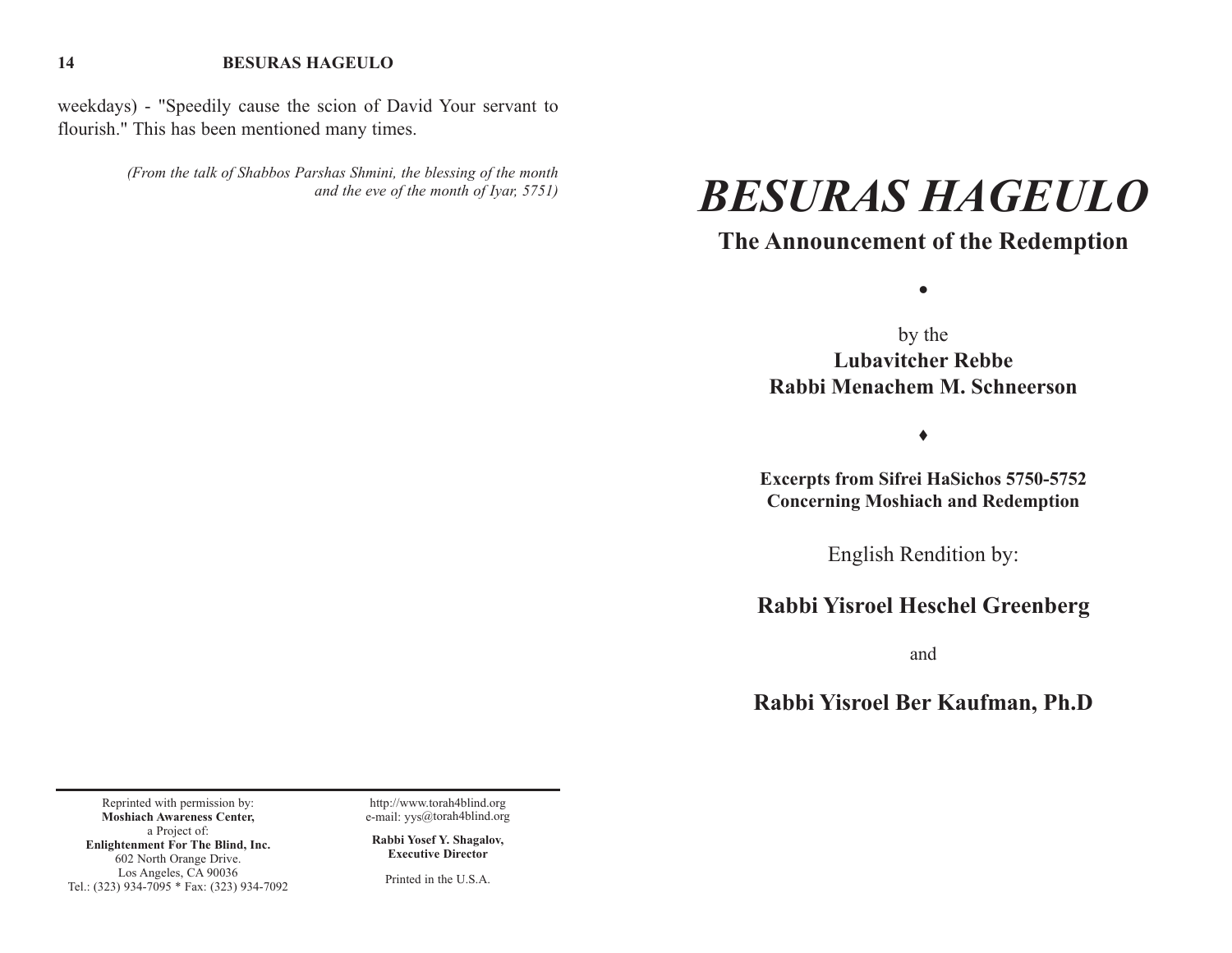## **BESURAS HAGEULOThe Announcement Of The Redemption**

## **19**

"As in the days of your going forth from Egypt I will show him miracles."<sup>1</sup>

Everyone can clearly see how the miracles of the Exodus from Egypt are reflected now in the victory of these days - both in the substance of the victory and in the time when it came, specifically - in the auspicious days of the month of Nissan.

...Still before the holiday of Pesach - was the "striking of Egypt through their firstborn."2 That is, the "first born" of the nations of the world3 (including the country of Egypt and her neighboring Arab countries) - according to the resolution of their representatives in the "United Nations" - waged war and struck "Mitzrayim" [Egypt], an enemy of the Jews. The name "Mitzrayim" comes from the word for<sup>4</sup> an "oppressor" of Israel, G-d forbid.

And on the day of Purim this year - "a year when I will show him wonders" - was the victory (as the nations of the world announced) and his downfall, in a manner of "to strike," etc., (not "to kill") and specifically through non-Jews ("their first born") who reprimanded and humiliated him, forcing him to regret his actions until then.

He was forced to acknowledge and accept and fulfill all the

- 3. And all the kingdoms are designated by the name *Mitzrayim* (*Bereishis Rabba* chapter 16:4).
	- 4. *Bereishis Rabba* there.

measure or limit during the end of the time of exile.

#### **Simply put:**

**All Jews**, men, women and even children, have the responsibility to increase their efforts to bring our righteous Moshiach in actual reality!

Therefore it's obvious there's no place for relying on others or imposing the work on someone else instead of doing it one's self but this is the task **of every man and woman**; everyone mus<sup>t</sup> themselves do their job, "to serve my Maker"19 (for the sake of which "I was created"<sup>19</sup>), and certainly one has the ability (since "I do not ask except according to their ability"20).

What this duty consists of is also simple: increasing one's Torah and mitzvos. This means learning both the open aspects of the Torah and the inner aspects of the Torah<sup>21</sup> and performing the mitzvos with distinction... All of this should be done with anintense anticipation and desire for the Redemption<sup>22</sup> - "I anxiously await his coming every day."23 As we say every day in the prayers: "May our eyes behold Your return to Zion in mercy" and (on

<sup>1.</sup> *Michah* 7:15

<sup>2.</sup> *Tehillim* (Psalms) 136:10. And see *Midrash Tehillim* there. *Rashi and Metzudos Dovid* there.

<sup>19.</sup> *Mishneh* and *Baraita*, end of *Kidushin*.

<sup>20.</sup> *Bamidbar Rabbah* 12:3.

<sup>21.</sup> *[Generally speaking, Chassidus teaches that the Torah has two dimensions: an open, revealed part consisting of the laws and customs themselves, and the rules for analyzing, deriving and applying them as, for example, the study of Talmud; and a hidden, inner dimension consisting of the mystical reasons and spiritual meaning of the laws as, for example, the study of Kabbalah and Chassidus. Translator's note.]*

<sup>22.</sup> In the words of our Sages - "Did you anticipate salvation" (end of Shabbos 31a). See Rambam, *Laws of Kings*, beginning of chapter 11: "Anyone who doesn't believe in him (in the King Moshiach) or anyone who doesn't anxiously anticipate his coming, etc." See *Likkutei Sichos* vol. 30, p. 182-3. And see there for cross references.

<sup>23.</sup> The text of "Ani Maamin". See *Likkutei Sichos* vol. 23, p. 394.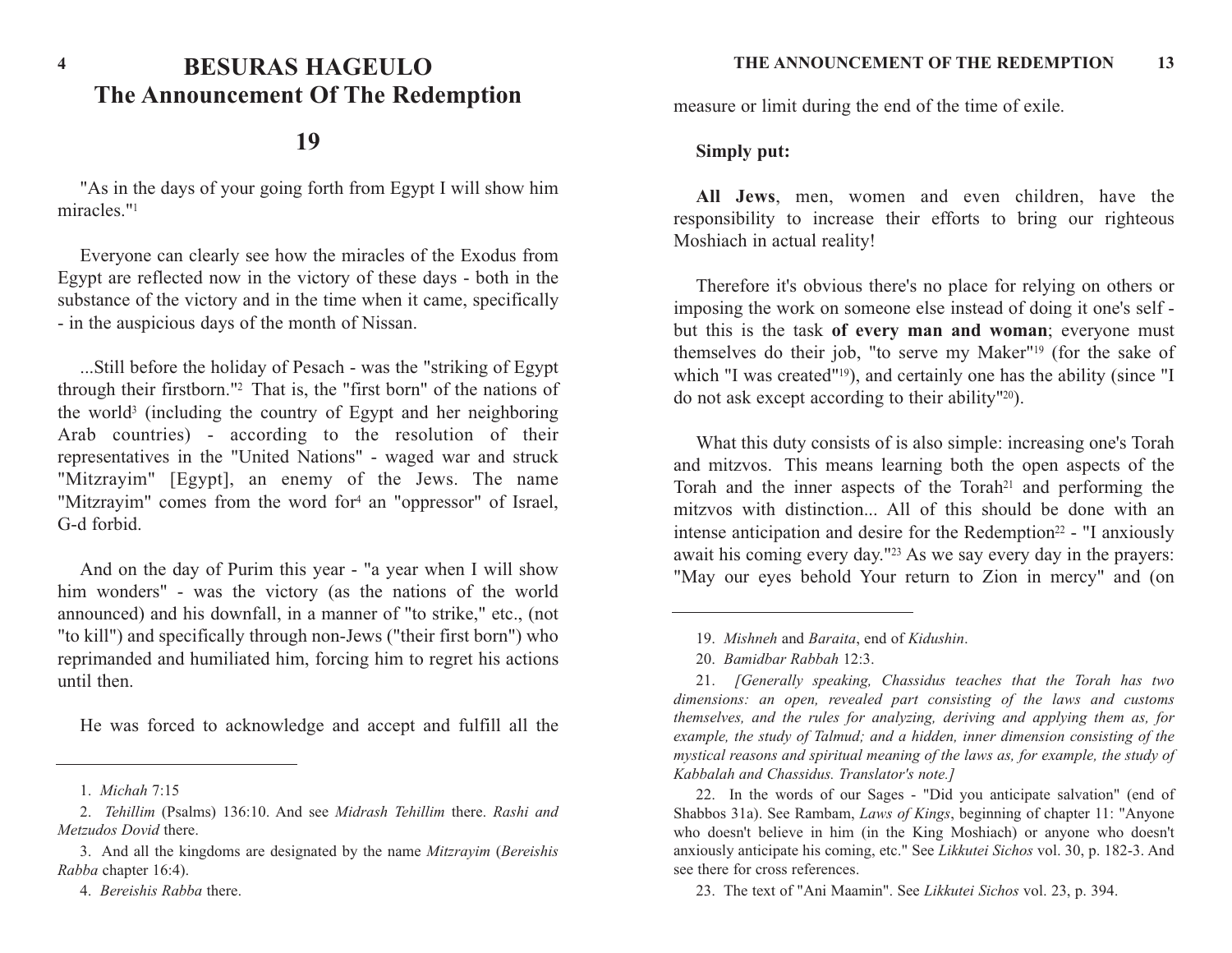becomes the immediate preparation - without any interruption at all - for the tenth generation which is holy in the true and complete Redemption.

In all of this<sup>14</sup> everyone receives further strength from the extension of Moshe<sup>15</sup> in our generation, my sainted father-in-law, the Rebbe, the leader of our generation, particularly since today we read Torah in his synagogue... From this house of prayer the strength will also reach those outside this house, until the whole world, including the farthest corner (physically and spiritually) of the world. There will then be a fulfillment of "My house shall be called a house of prayer for all the nations,"16 together with "gather the dispersed of Israel, I will yet gather others to him [Israel] beside those of him that are gathered."17

A reflection of this has been fulfilled in these times (the year of miracles and the year I will show him wonders), namely "the gathering of the dispersed of Israel" from that country18 without limitations (not as it was previously, when in order to leave one needed a special connection and a special request), and they are coming to the land of Israel, also without limitations (not as it was previously, as is well-known). This is one of the revelations beyond

commands, instructions and requirements that were given to him by "their first born": to free some of the prisoners of war and also to comply with the other things they demanded of him.

And afterwards, the continuation was - in the month of Nissan, and within it - in the days of Pesach, "the time or our freedom" that their "first born" in the United Nations prolonged his censure and disgrace.

During the days of Purim and immediately afterwards it still wasn't known what the continuation would be, how far he would be shamed and penalized, how strong he would remain, how much he would have to acknowledge and repay, and if he would accept all this or if it would be done through others. Afterwards, in the days of the month of Nissan, in the days of Pesach - their "first born" came out with a strong reprimand, a conclusive resolution and strong demands (in addition to the previous instructions) how Saddam should conduct himself, and also, to show and assure he would fulfill them: he should free the captives, return what he took, and pay for the losses and damages that he had caused until now (and also for what he did earlier).

And in the course of the month, through the last days of the month, the miracle increased even further - that he agreed to everything without any resistance or war, until he revealed money and property which he had hidden (and until now it wasn't known he had).

...Another example of the events of these final times in which we see wonders and miracles - is the exodus of many Jews from that country, $5$  which is like the Exodus from Egypt:

After many years of a completely opposite manner of conduct,

*fact been spread - has triple the strength. Translator's note]*

<sup>14.</sup> *[The Rebbe has just explained that the increasing strength of the wellsprings of Chassidus means that in fact we have reached a generation (the ninth) that makes the imminence of Redemption a certainty. The additional strength referred to in this paragraph is the strength to prepare for the coming Redemption through the activities of and association with the Previous Rebbe. Translator's note]*

<sup>15.</sup> *Zohar Chadash* III: 273a. *Tikunei Zohar* 469. And see *Tanya* chapter 44 (63:1). *[A reference to the concept that the leader of each generation has a spark of the soul of Moses. Therefore the leader of each generation is also considered the Moses of that generation. Translator's note.]*

<sup>16.</sup> *Yeshayahu* (Isaiah) 56:7.

<sup>17.</sup> Ibid 56:8.

<sup>18.</sup> *[i.e., the Soviet Union. Translator's note.]*

<sup>5.</sup> *[That is, Russia. Translator's note.]*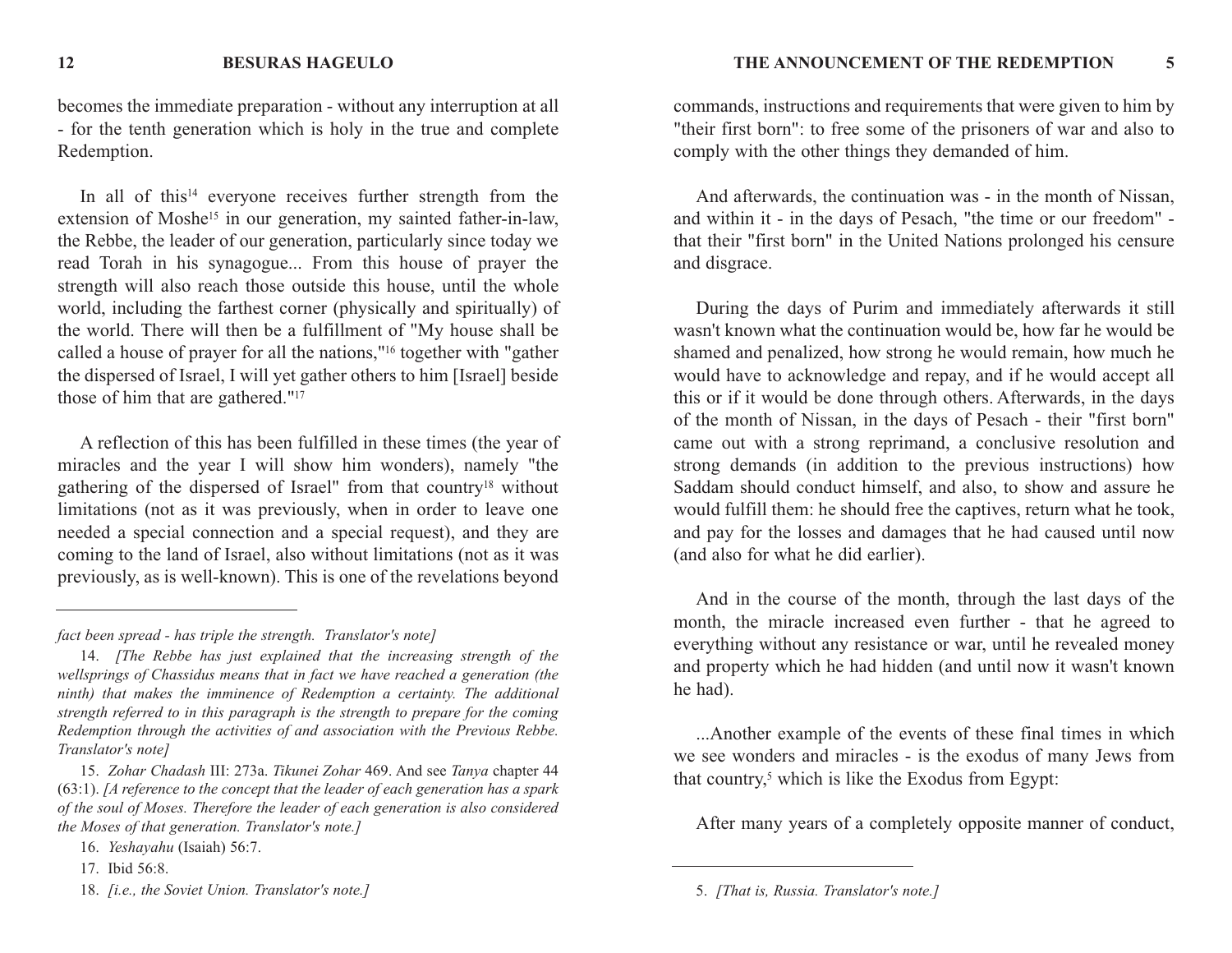**BESURAS HAGEULO**

in which Jews were not allowed to leave - specifically in this year and in the previous year did the country open its gates to let out the Jews [so that] they should go to the Holy Land (and even if, for whatever reason there may be, some of them are detained in another country for a short while (in the United States or Australia, etc.) soon they will move (with a complete desire and with joy and a glad heart) to the Holy Land, together with their families).

And the miracle has increased until the country itself assists them to leave, as was the case in the Exodus from Egypt, whose goal was to go to the Holy Land (And I shall bring you to the land, etc.6). This miracle also includes assistance from the treasures of "Egypt" (as mentioned above); these treasures have been used to such an extent that a portion of them - and also money from other nations - comes to the Jewish people, our brothers the children of Israel who just went out (and are going out now), in the "exodus from Mitzrayim." Their departure from "Mitzrayim" (a name derived from the word for distress and confinement<sup>7</sup>), from that country is similar to how it was in the Exodus from Egypt the first time, for then "they despoiled Egypt,"8 until even what they didn't ask for they gave them,"<sup>9</sup> including treasured items.<sup>10</sup>

...And may it be His will that G-d should help every Jew that he should have "eyes to see and (automatically) ears to hear," and "a heart to know,"11 to see "the great trials that **your eyes** saw, the signs and those great wonders,"12 the revealed miracles that occur every day.

12. Ibid, 2.

Shabbos Parshas Shemini<sup>4</sup>... which is particularly connected with our righteous Moshiach - since the "kinor<sup>5</sup> of the days of Moshiach" is made of "eight strings."6 This leads directly to nine and then ten, which is holy<sup> $7$ </sup> - that is, the perfection of ten achieved in the true and complete Redemption ("upon a ten-stringed instrument"8), "a kinor of ten strings"9 (which is higher than a kinor of eight strings).

The connection should be further emphasized since the birthday of the Rebbe MaHaRash10 occurs right at the beginning of the month of Iyar, on the second of Iyar. It is well known that his directive and inspiration was *m'l'chatchila ariber* [Literally, "from the start, go above."].11 The Rebbe MaHaRash was the sixth generation (from the Baal Shem Tov), "double the force of three which represents a well-grounded and established idea";<sup>12</sup> that leads to the seventh generation, the eighth generation, until this generation - the ninth generation (a tripled presumption), $13$  which

8. *Tehillim* (Psalms) 92:4.

10. *[The Rebbe MaHaRash (Moreinu HaRav Shmuel) was the fourth Lubavitcher Rebbe. Translator's note.]*

11 *Igros Kodesh of the Previous Rebbe*, volume 1, letter 617.

12 *[In Jewish law, something that occurs three times establishes its claim and is thereafter presumed to be the status quo. When the Baal Shem Tov introduced Chassidism, many questioned its legitimacy as well as its claim to be the teachings that would bring Redemption. As the Rebbe MaHaRash was the sixth generation from the Baal Shem Tov, and in each generation Chassidism flourished and grew stronger, its validity and the truth of its claim regarding Redemption were doubly established. Translator's note]*

13. *[That is, having doubly established the truth of Chassidism, what follows are three more generations. Since every three generations validates the claim, as it were, after nine generations the presumption that the "spreading of the wellsprings of Chassidus" will bring Moshiach - and that the wellsprings have in*

**6**

<sup>6.</sup> *Vaeira* 6:8.

<sup>7.</sup> See *Torah Or*, *Vaeira* 57:2 and further. *Beshallach* 64:1-2. *Yisro* 71:3 and further. And in many places.

<sup>8.</sup> *Bo* 12:36.

<sup>9.</sup> The explanation of *Rashi* there, from the *Mechilta* on the verse.

<sup>10.</sup> See *Shmos Rabba* chapter 14:3. And other sources.

<sup>11.</sup> *Tavo* 29:3.

<sup>4.</sup> *["Shemini" means eight. Translator's note.]*

<sup>5.</sup> *[A "kinor" is a stringed instrument. It usually has seven strings. Translator's note.]*

<sup>6.</sup> *Arachin* 13:2. And note there.

<sup>7.</sup> *[See Vayikra 27:32. Translator's note.]*

<sup>9.</sup> *Mishneh* and *Baraita*, end of *Kidushin*.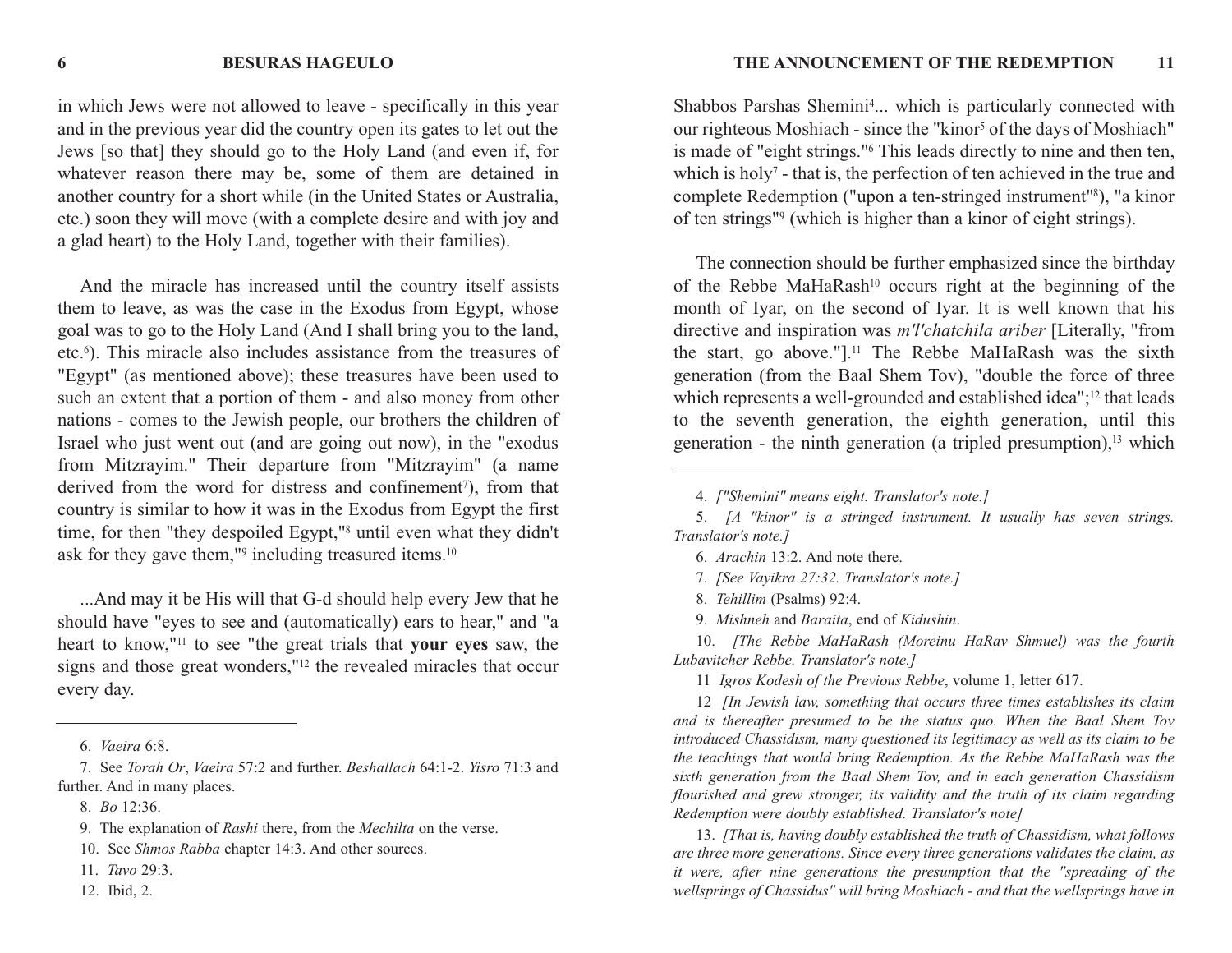### **21**

*[This talk was given on Parshas Shemini. The year in which this sicha (talk) was delivered, the Parshas Shemini was read a total of eight (Shemini) times. There is a well-known Chassidic adage, which the Rebbe quotes, that a year in which Shemini is read shemini (eight) times will be a fat (shemini) year. (The word for 'fat,' shemen, has the same root as the word for 'eight,' shemini.) The Rebbe then proceeded in this vein, that, indeed the year 5751 was a distinguished and a fat year. Translator's note.]*

The principle accomplishment of this year - which the Jewish people have designated and named "It will be a year of miracles I will show him"<sup>1</sup> - is that it is a year distinguished for being "fat" and filled with wonders and miracles from G-d, visible to everyone. This accomplishment also serves as a preparation for the wonders and miracles of the complete and true Redemption, coming imminently, "as in the days of your going forth from the land of Egypt I will show you miracles"2 - as mentioned and emphasized many times during the year.

\* \* \*

This Shabbos is the Sefirah of *Malchus sh'b'Gvurah*,<sup>3</sup> <sup>a</sup> revelation of King Moshiach within the severity of exile, and also

Particularly since we have already been more than "forty years,"13 in the desert of the nations (of exile), in a situation of "(forty years) I quarreled with the generation,"14 and we are ready to come to "they shall enter my resting place,"15 in the Holy Land and Jerusalem,16 to the extent of Shalem, a complete rest - with the true and complete Redemption.

It is understood that the Jewish people are already prepared and already have "a heart to know and eyes to see and ears to hear" (just as it was in the fortieth year after the exodus from Egypt, and that as in the days of your going forth from the land of Egypt I will show him miracles).

*(From the talk of Tuesday evening, Parshas Shimini, 26 Nissan 5751)*

<sup>1.</sup> *[see Number 14 of this volume, note 2a, for an explanation of the acronym. Translator's note.]*

<sup>2.</sup> *Michah* 7:15.

<sup>3.</sup> *[There are seven "emotional" Sefiros (emanations of G-dliness). These "character traits" such as kindness, severity or discipline, harmony, etc. are reflected in the individual's personality. Each of these also includes all the others. (There is a kindness within kindness, a discipline within kindness, etc.) The forty-nine days of the Omer counted between Passover and Shavuos reflect the forty-nine "combinations." Accordingly, the Shabbos when this talk was given was the day of "Kingship in Severity." Translator's note.]*

<sup>13.</sup> It should be noted that forty years have passed since the departure of His Honored Holiness, My sainted father-in-law, the Rebbe, in the year 5710, as mentioned many times.

<sup>14.</sup> *Tehillim* (Psalms) 95:10.

<sup>15.</sup> Ibid, 11.

<sup>16.</sup> The explanation of *Rashi* there.